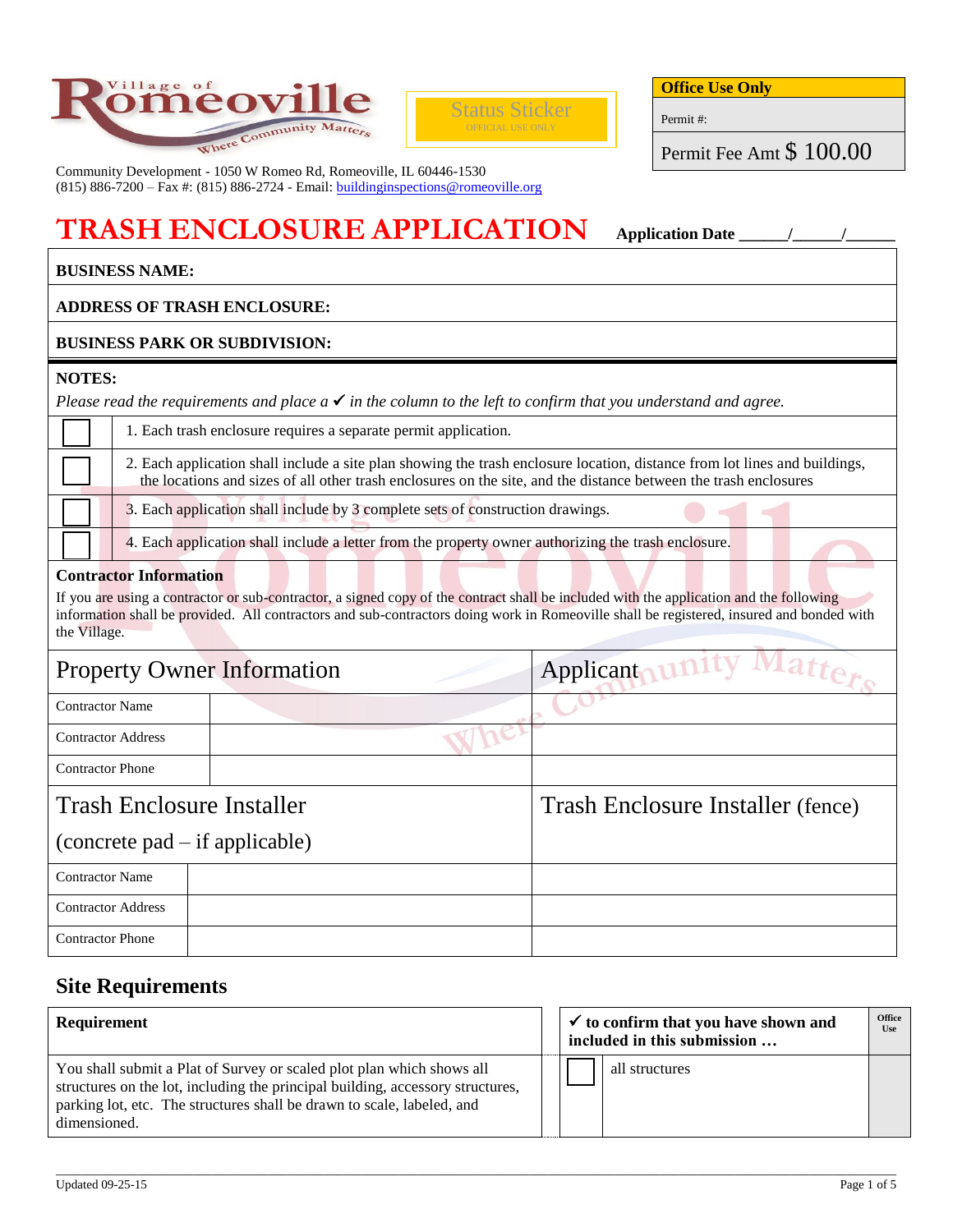| The trash enclosure shall be shown. It shall be labeled and dimensioned.                                                                                                                                                                                                                                                                       |  |  | the proposed structure                                                                     |
|------------------------------------------------------------------------------------------------------------------------------------------------------------------------------------------------------------------------------------------------------------------------------------------------------------------------------------------------|--|--|--------------------------------------------------------------------------------------------|
| The enclosure may only be<br>located in a rear yard or a side<br><b>Street</b><br>yard.<br><b>Stree</b><br><b>ARDS</b><br>Front<br>b: Rear<br>c: Side<br>d: Corner Side                                                                                                                                                                        |  |  | the enclosure located in a rear yard or a<br>side yard                                     |
| The enclosure may be attached to the principal building. If it is not<br>attached, it shall be or not less than 10 feet from the nearest point on the<br>principal building.                                                                                                                                                                   |  |  | the distance from the principal building                                                   |
| The enclosure shall be not less than 5 feet from any other freestanding<br>structure                                                                                                                                                                                                                                                           |  |  | the distance to each freestanding<br>structure                                             |
| The enclosure shall be located on a permanent, durable, and dustless surface<br>(asphalt and concrete). It shall be graded and drained so as to dispose of all<br>surface water without detriment to surrounding uses.                                                                                                                         |  |  | a detail showing the proposed surface                                                      |
| The trash enclosure may not be on an easement, except with the written<br>permission of the Village and all utility companies having rights to the<br>easement.                                                                                                                                                                                |  |  | the structure not located on any<br>easement                                               |
| The trash enclosure shall be not less than six (6) feet in height.                                                                                                                                                                                                                                                                             |  |  | the structure is of sufficient height                                                      |
| The trash enclosure shall be a solid wall on three sides and a solid single or<br>double access gate on the fourth side if the principal structure on a parcel<br>was constructed after August 6, 2003.<br>Please refer to Figure 1 on Page 3 for illustration.<br>When the principal structure on a parcel was constructed prior to August 6, |  |  | the type of material being used as<br>required by principal structure<br>construction date |
| 2003, the masonry walls may be substituted for vinyl fencing or wood<br>fencing that incorporates a decorative element, such as a dog-eared or<br>arched top, top and bottom rail, shadowbox construction, or a lattice detail.<br>Please refer to Figure 2 on Page 3 for illustration.                                                        |  |  | Matter<br>Community                                                                        |
| The gate shall be a solid single or double access gate of rigid construction<br>that incorporates cross bracing.<br>Please refer to Figure 3 on Page 3 for illustration.                                                                                                                                                                       |  |  | the type of gate and specifications of<br>the slats                                        |
| Fencing shall be constructed of vertically-run slats that are not less than<br>three $(3)$ inches and not more than five $(5)$ inches in width.                                                                                                                                                                                                |  |  |                                                                                            |
| The enclosure and the gate shall be a single neutral earth-tone color that<br>coordinates with the color of the principal structure.                                                                                                                                                                                                           |  |  | the color of the enclosure and gate                                                        |
| All wood fencing used shall be constructed of decay-resistant exterior-grade<br>treated lumber, such as cedar, redwood, _____, or ____, and be painted or<br>stained                                                                                                                                                                           |  |  | specifications of the wood fencing                                                         |
| In total, no more than 85% of the property can be covered with building,<br>structures, or pavement.                                                                                                                                                                                                                                           |  |  | Size of proposed enclosure:<br>% of lot covered with structures:<br>$\%$                   |
| A detailed construction drawing shall be provided. It shall show:<br>All materials                                                                                                                                                                                                                                                             |  |  | The construction drawings have been<br>provided.                                           |
| The wall construction, height, and elevations.                                                                                                                                                                                                                                                                                                 |  |  |                                                                                            |
| The footing (for a masonry enclosure)                                                                                                                                                                                                                                                                                                          |  |  |                                                                                            |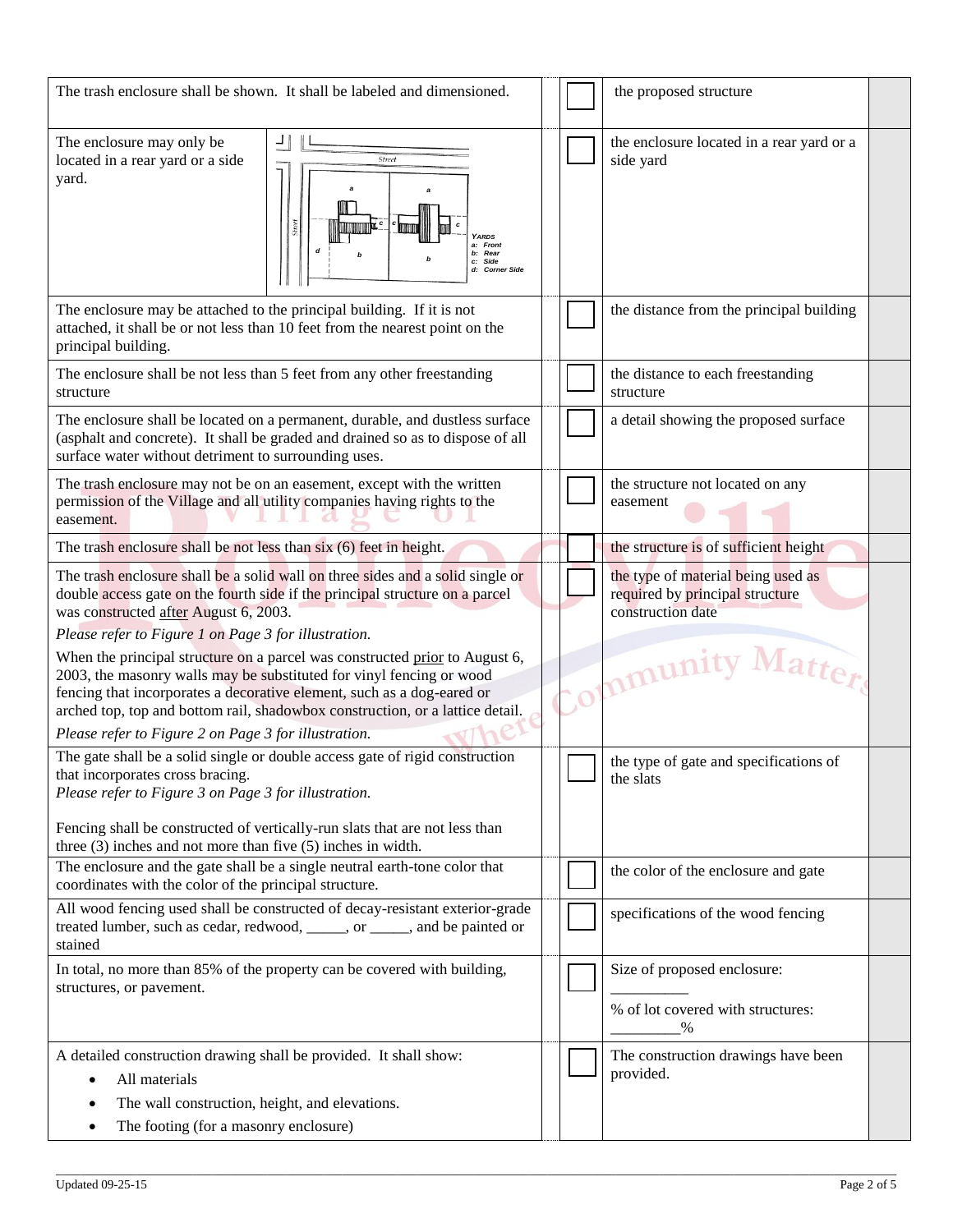| Fence post holes        |  |  |
|-------------------------|--|--|
| • The gate construction |  |  |
|                         |  |  |

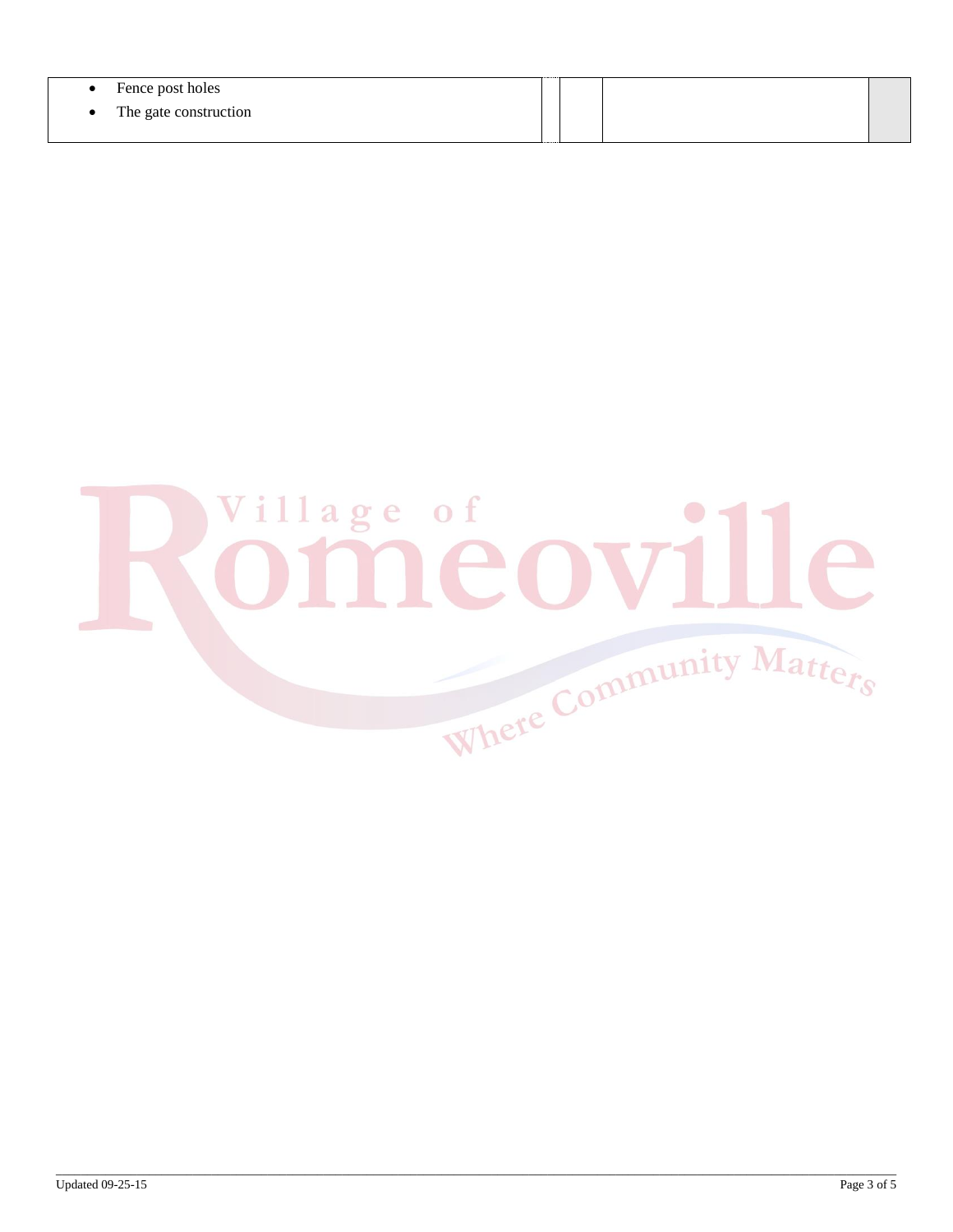

# **Construction Requirements**

| Please read the requirements and place $a \checkmark$ in the column to the left to confirm that you understand. |                                                                                                                                                         |  |  |
|-----------------------------------------------------------------------------------------------------------------|---------------------------------------------------------------------------------------------------------------------------------------------------------|--|--|
|                                                                                                                 | Fence posts of any type shall be not less than 42 inches in depth and 8 inches in diameter.                                                             |  |  |
|                                                                                                                 | Provide a detail for the enclosure gates.                                                                                                               |  |  |
|                                                                                                                 | If the enclosure is masonry, provide a footing detail showing how the walls will be supported.                                                          |  |  |
|                                                                                                                 | All water shall be siphoned out of the holes prior to inspection.                                                                                       |  |  |
|                                                                                                                 | All piles of earth (soil) excavated from the post holes or footing shall be removed from the site before the issuance of a<br>Certificate of Occupancy. |  |  |
|                                                                                                                 | A trash enclosure may not be installed over a storm sewer line.                                                                                         |  |  |

#### **Permit & Inspection Requirements Office Use** *Please read the requirements and place a*  $\checkmark$  *in the box to the left to confirm that you understand.*  $\Box$ The Building Permit shall be posted in the building's window where it can be seen from the street. Each phase of construction shall be inspected and approved by the Village of Romeoville prior to proceeding to the next stage of construction.

\_\_\_\_\_\_\_\_\_\_\_\_\_\_\_\_\_\_\_\_\_\_\_\_\_\_\_\_\_\_\_\_\_\_\_\_\_\_\_\_\_\_\_\_\_\_\_\_\_\_\_\_\_\_\_\_\_\_\_\_\_\_\_\_\_\_\_\_\_\_\_\_\_\_\_\_\_\_\_\_\_\_\_\_\_\_\_\_\_\_\_\_\_\_\_\_\_\_\_\_\_\_\_\_\_\_\_\_\_\_\_\_\_\_\_\_\_\_\_\_\_\_\_\_\_\_\_\_\_\_\_\_\_\_\_